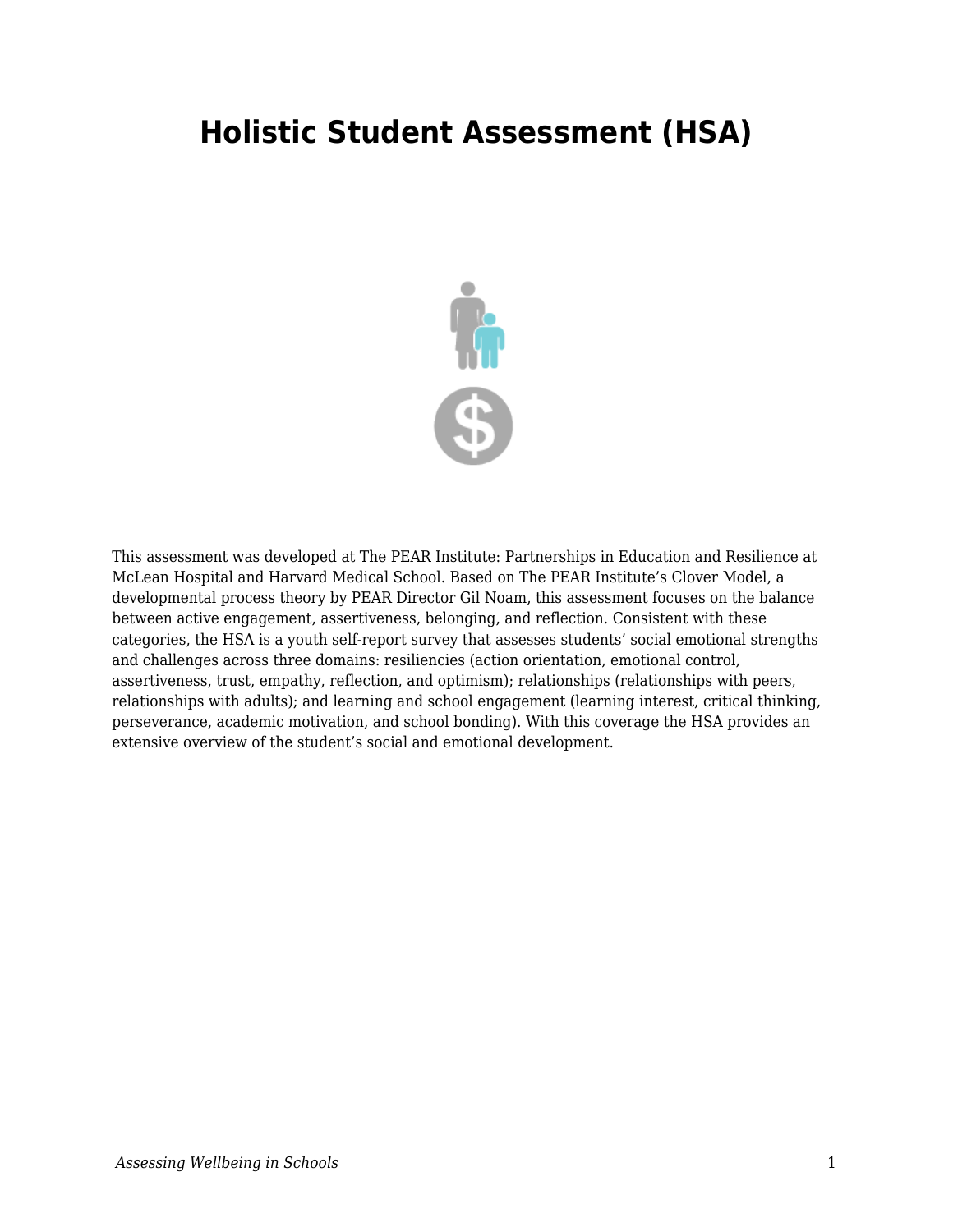

The HSA has both a long and a short version. The long version, consisting of 61 items (measuring scales from all three domains (resiliencies, relationships, and learning and school engagement) requires 20 minutes administration time. The short version, HSA Core, consists of 30 items (measuring only the resiliency domain) and can be administered in 10 minutes. Both versions are reliable and valid. For more specific information on its reliability and validity, RAND lists several studies which detail their specific findings. The HSA is appropriate for Grades 3-12 and is available in 14 different languages. A per-student survey fee is required for use, and "cost of survey implementation depends on number of participants and wraparound training services requested by the school or program" (Access Assessment Guide). Scores are analyzed by The PEAR Institute and are returned within one week as online access to a secure, dynamic data dashboard containing individual student portraits and an aggregate dashboard for school, program, or school district. "Scores are compared to national norms by age and gender for youth ages 9 to 18" (Access Assessment Guide). The images to the right are a sample portrait and dashboard.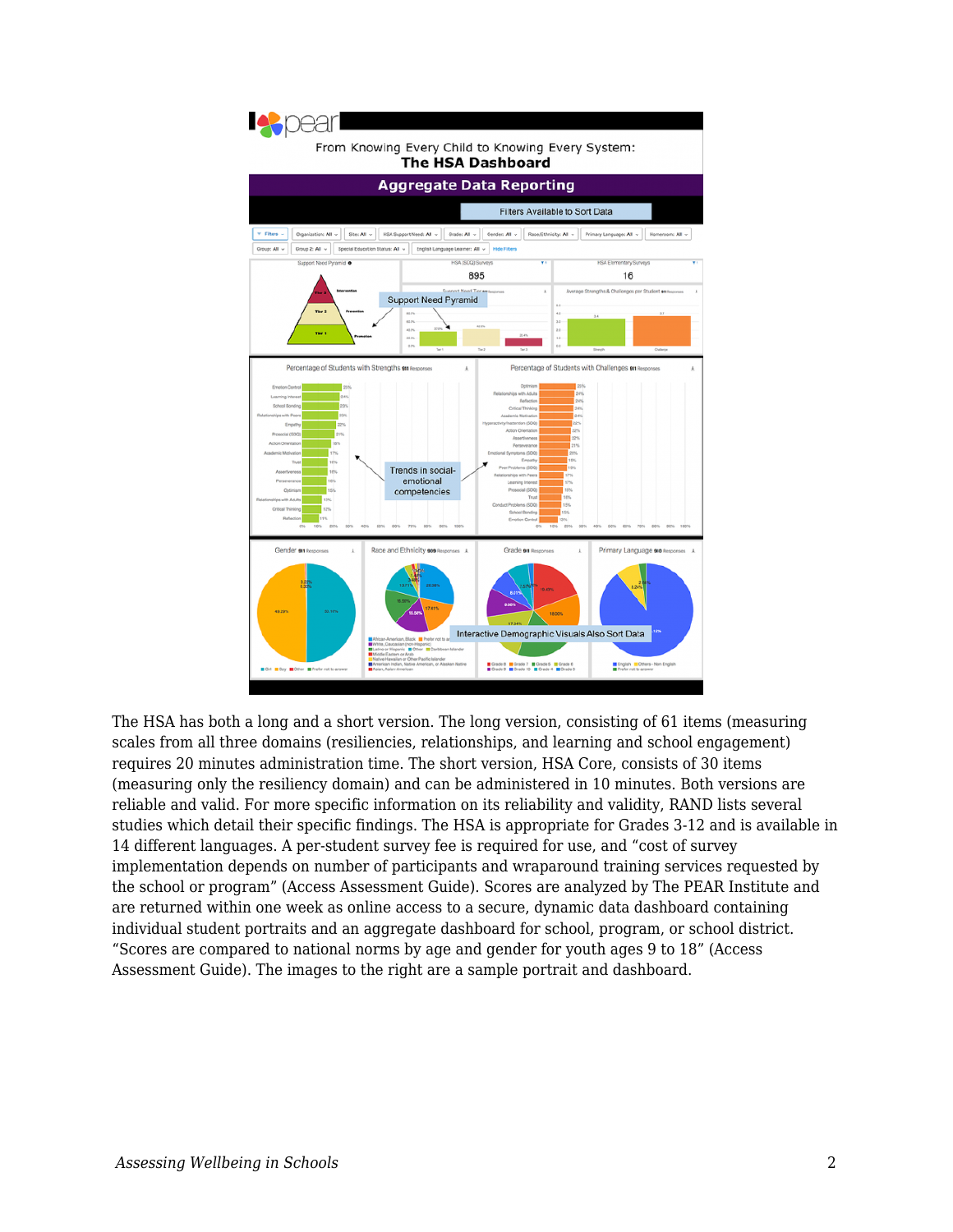

Has a long and a short version Reliable and valid Includes Grades 3-12 Available in 14 different languages (more upon request) Scores compared to national norms Scores returned within one week of administration

**Pros for Schools Cons for Schools Cons for Schools** 

Long version requires 20 minutes to complete (61 items) Requires purchase

Images in this sections are used with permission by [The PEAR Institute](https://www.thepearinstitute.org/holistic-student-assessment) 

## **Suggestions for Further Research**

Allen, P. J., Thomas, K., Triggs, B., & Noam, G. (2017). The Holistic Student Assessment (HSA) technical report. *The PEAR Institute: Partnerships in Education and Resilience.*

The PEAR Institute (n.d.). Holistic student Assessment. [https://edtechbooks.org/-ERr](https://www.thepearinstitute.org/holistic-student-assessment).

Malti, T., Zuffianò, A., & Noam, G. (2017). Knowing every child: Validation of the Holistic Student Assessment (HSA) as a measure of social-emotional development. *Prevention Science.*